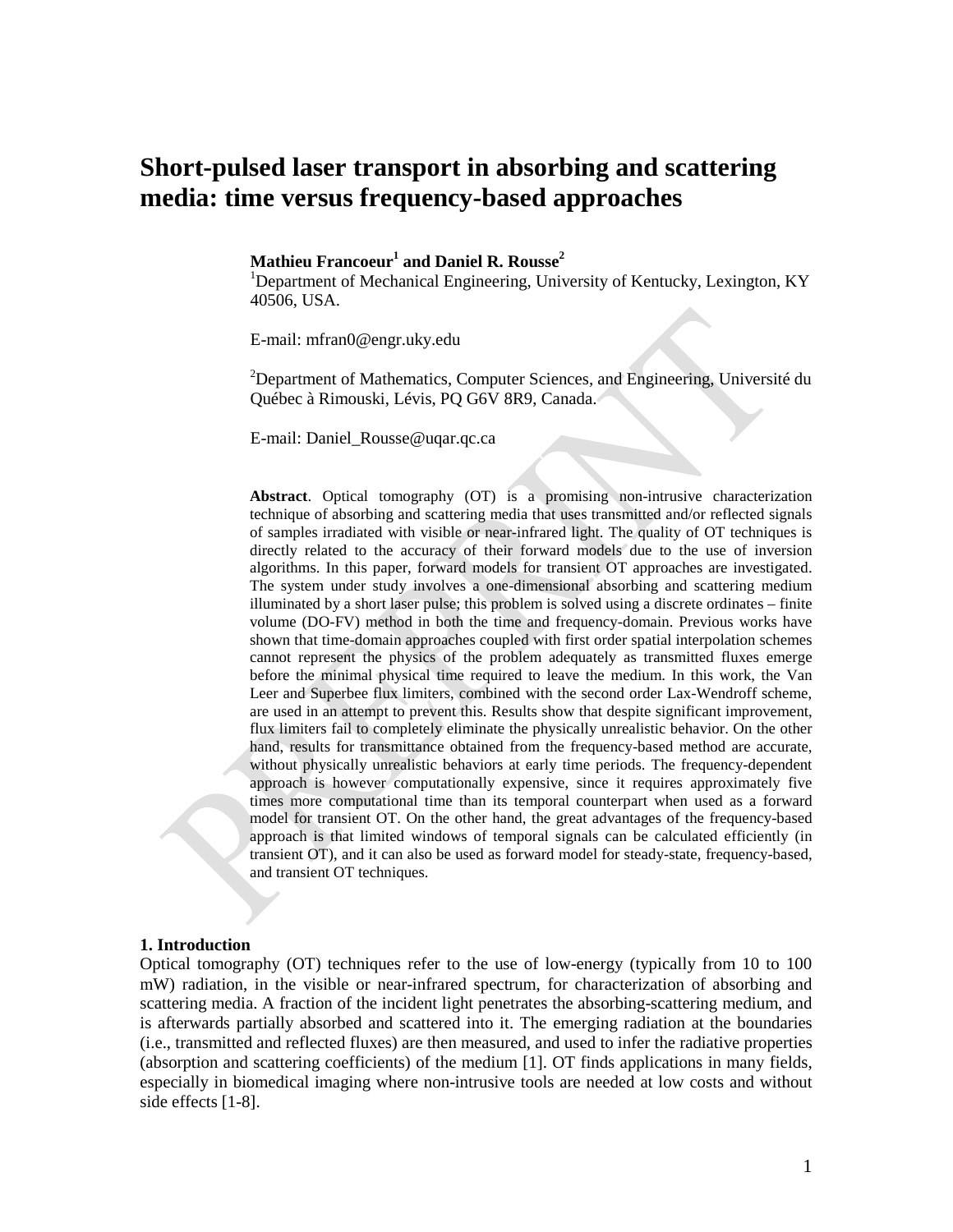OT techniques can be divided in three categories: steady-state OT, frequency-based OT, and transient OT. In the first case, a continuous radiation beam is incident upon the medium to be characterized. Steady-state measurements of intensities are done at one of the boundaries of the medium. Biomedical works have reported that steady-state reconstruction algorithms suffer from considerable cross-talk between absorption and scattering coefficients [9,10]; this means that purely scattering (or absorbing) inclusions are reconstructed with unphysical absorption (or scattering) properties [11]. This cross-talk is caused by the fact that different distributions of radiative properties inside the medium can lead to the same value collected at the boundaries [11]. In other words, OT is an ill-posed problem since it has no unique solution.

A way to avoid the so-called cross-talk between the radiative properties is to illuminate the sample with a beam modulated in amplitude (typically at 100-1000 MHz [10,11]). A major advantage of this technique, unlike steady-state OT, is that additional information is obtained by measuring both the amplitude  $(A)$  and the phase shift  $(\varphi)$  after multiple scattering and partial absorption in the irradiated sample. Frequency-domain devices then allow a better separation of absorption and scattering coefficients than its steady-state counterpart.

The third alternative is the transient OT technique, which is the object of study of this paper. In this approach, the sample to be characterized is illuminated by a short pulse laser, and the temporal broadening of the pulse, after multiple scattering and partial absorption, is analyzed. The collection of several temporal data per measurement then provides sufficient information to avoid the cross-talk between the radiative properties of the sample.

The estimation of the radiative properties of an irradiated medium from its transmitted/reflected signal is possible via an inversion algorithm. Many inverse techniques for the three types of OT have been developed, and are all based on minimization procedures (see for example [9,11-15]). This implies that the quality of the inversion, and consequently the characterization, is directly related to the accuracy of the forward model.

Short-pulsed laser transport in absorbing and scattering media can be accurately modeled by the transient radiative transfer equation (TRTE). The distinction between the standard steadystate radiative transfer equation (RTE) and TRTE is made here since transient effects associated with radiation transfer can be neglected when the time needed by the photons to leave a medium is shorter than the period of variation of the radiative source, which is the case in most engineering applications. In transient OT, the pulse laser is generally of the order of picosecond to femtosecond, which involves non-negligible transient effects.

A wide variety of computational methods have been developed in order to solve the TRTE, which describes the spatial and temporal variations of the radiation intensity into a participating medium along a particular direction. Among these methods: the traditional [16,17] and reverse [18] Monte Carlo formulations, the classical spherical harmonics [19], the modified  $MP<sub>1/3</sub>A$  [20], the two-flux approaches [19], the radiation element methods [21], the discrete ordinates approaches [22-24], the integral formulations [25,26], the backward method of characteristics [27,28], the discrete transfer method [29], and the Galerkin approach [30,31].

In this paper, a discrete ordinates - finite volume (DO-FV) method is proposed to solve a one-dimensional problem in Cartesian coordinates. The reasons underlying this choice can be summarized as follows: (1) it makes use of an appropriate representation of the angular dependence of the radiation intensity, (2) it allows simplicity of implementation and solution, and can be extended easily to multidimensional geometries, and (3) it involves relatively short computational times for convergence.

Direct solution of the TRTE with a DO-FV approach causes some problems. Indeed, it is quite well known that time-based DO-FV approaches induces transmitted radiative fluxes that emerge earlier than the minimal time required by the radiation to leave the medium [22-24,32]. This is caused mainly by the interdependence between the spatial and temporal discretizations, and the numerical approximations embedded within the application of an interpolation scheme. Here, these unphysical results associated with the propagation of a sharp wave front are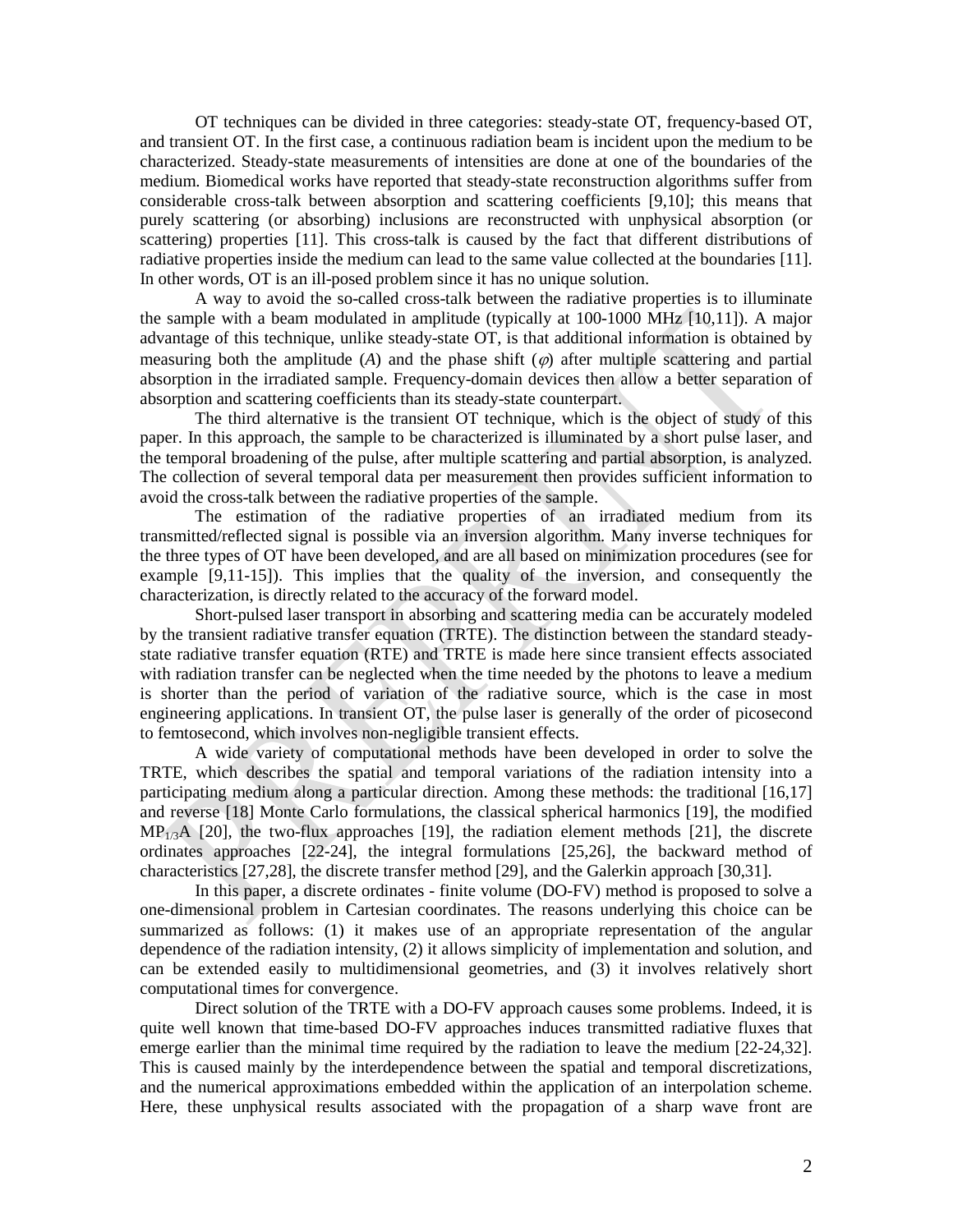minimized by the implementation of a second order interpolation scheme (Lax-Wendroff) coupled with flux limiters into the DO-FV as some researchers [22-24,33,34] have proposed similar ideas in attempts to overcome the problem.

On the other hand, the interdependence between the spatial and temporal discretizations can be avoided by solving the transient radiative transfer problem in the frequency-domain. This idea, originally proposed by Elaloufi et al. [35] to assess the use of the Diffusion approximation and adapted later by Francoeur et al. [36] to determine the optimal conditions of a frequencybased OT, is to transform the temporal variables into frequency-dependent variables by applying a Fourier transform. This leads to the so-called complex radiative transfer equation (CRTE), which must be solved for each frequency contained in the incident pulse. In this paper, the DO-FV method is also used for the solution of the CRTE. The frequency-based approach for solving transient radiative transfer problems has also been applied recently in conjunction with a discontinuous finite element method [37].

The main objective of this paper is to compare the time and frequency-based approach when applied to solve problems involving short-pulsed laser propagation in absorbing and scattering media (i.e., forward model of the transient OT). The theoretical formulation is summarized in the second section: the problem is described, the assumptions are formulated, and the mathematical models are presented. The DO-FV formulations, both in the time and frequency-domain, are afterwards the subject matter of section 3. The methods are then applied to two typical one-dimensional transient radiative transfer problems, and results are compared with those obtained with a first order exponential scheme [32] and with those available in the literature. Concluding remarks are presented in the fifth section of the paper.

#### **2. Theoretical formulation**

#### *2.1. Description of the problem and assumptions*

Throughout this paper, the following assumptions apply: (1) the medium is a plane-parallel semiinfinite layer of thickness  $z_L$ ; (2) the layer is composed of an non-emitting, absorbing and scattering homogeneous medium, with a relative refractive index of unity; (3) radiative properties are calculated at the central wavelength of the pulse's spectral bandwidth and, consequently, reference to wavelength is omitted in the notations; (4) scattering is assumed to be independent; (5) boundaries are transparent; (6) the layer is subject to a collimated short square pulse of radiation at normal incidence (the problem is azimuthally symmetric); (7) a pure transient radiative transfer regime is considered, i.e. the pulse width is less than the characteristic time for the establishment of any other phenomenon [19]. This one-dimensional transient radiative transfer problem is schematically depicted in figure 1.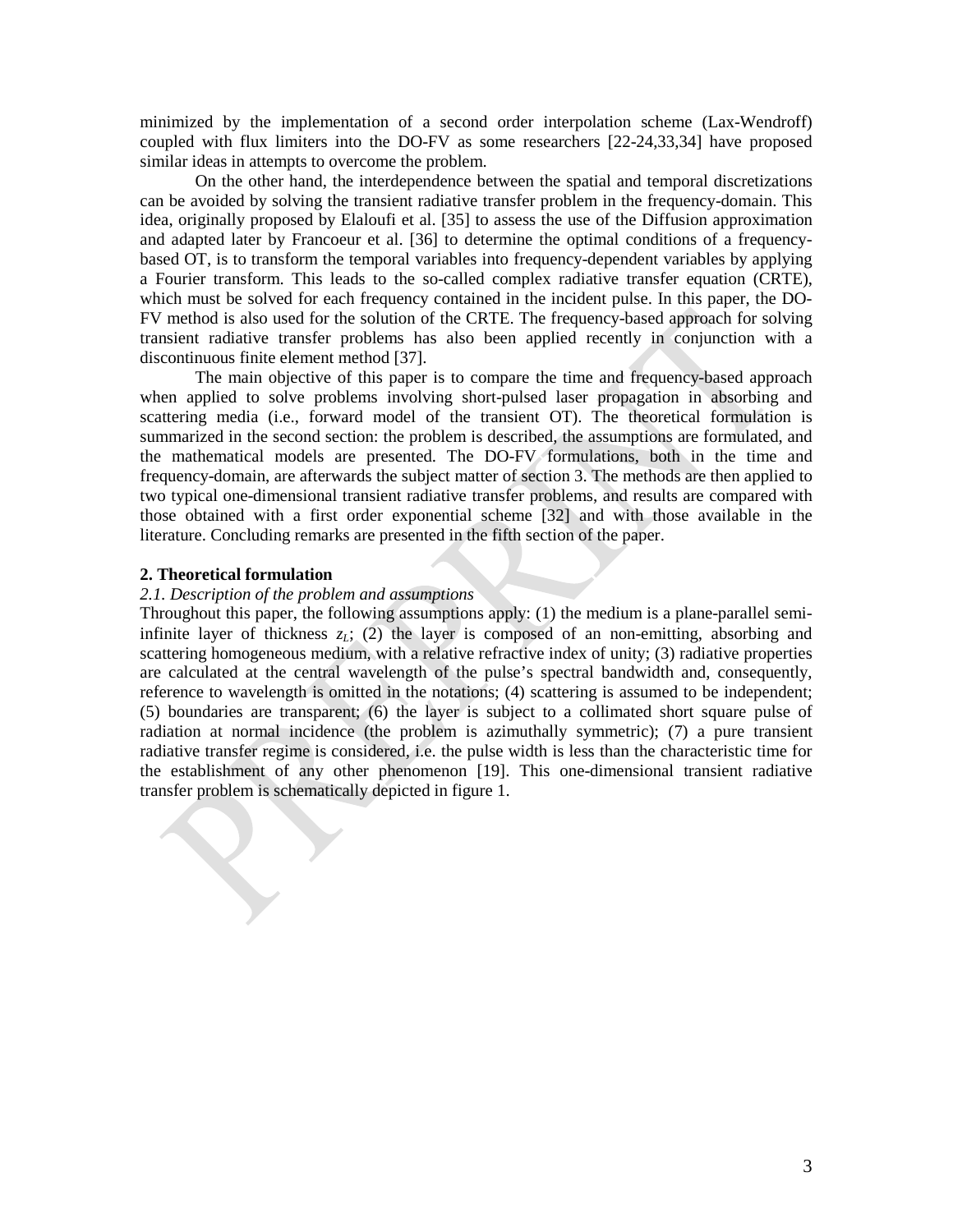

**Figure 1.** Schematic representation of a transient radiative transfer problem.

The fraction of the incident collimated radiation beam which is not scattered crosses the medium in a straight line. Therefore, for this fraction of the beam, the time required to leave the medium is the shortest that is  $t_L = z_L/c$ . For an optically thick and highly scattering medium, an important part of the photons are scattered in all directions (travel paths  $L_1$  and  $L_2$ ). Therefore, the time required by these photons to leave the medium at the boundary  $z = z_L$  is necessarily greater than  $t_L$ , since the traveling distances are longer. This means that the total duration of the transmitted radiative flux at the boundary  $z = z_L$  (called the transmittance) is longer than the duration of the pulse. This transmitted signal is dependent on the radiative properties of the medium, since its duration and shape are dependent of the traveling paths of the photons inside the medium. In turn, the traveling paths are directly related to the absorption and scattering coefficients. The analysis of temporal distributions and broadening of transmitted fluxes constitutes the basis of transient OT techniques. A similar conclusion holds with respect to temporal distributions of the reflectance. It is also important to point out that only limited windows of temporal transmitted/reflected signals might be needed for OT purpose. Indeed, it has been shown that the transmitted peak of radiation is mostly related to the scattering response of the irradiated medium, while its trailing part is mostly due to absorption [38]. Therefore, a sensitivity analysis on the temporal signals obtained from the forward model would help to determine the optimal temporal zones for the estimation of a given parameter.

#### *2.2. Mathematical modeling*

Since the problem deals with collimated irradiation, the most convenient approach to fulfill this need for a mathematical solution is to consider a separate treatment of the diffuse-scattered component  $(I_d)$  of the radiative intensity [39]. Variations of the collimated intensity  $(I_c)$  are simply described by a spatial exponential decay and a temporal term originating from the propagation of the pulse [22]. On the other hand, the TRTE describes spatial and temporal variations of the diffuse component of the intensity along a direction  $\mu$  in the absorbing and scattering medium. Using dimensionless time ( $t^* = \beta ct$ ) and optical depth ( $\tau = \beta z$ ) as variables, the TRTE in one-dimensional Cartesian coordinates is written as follows [39]:

$$
\frac{\partial I_d(\tau, \mu, t^*)}{\partial t^*} + \mu \frac{\partial I_d(\tau, \mu, t^*)}{\partial \tau} = -I_d(\tau, \mu, t^*) + \frac{\omega}{2} \int_{-1}^1 I_d(\tau, \mu', t^*) \Phi(\mu', \mu) d\mu' + S_c(\tau, \mu, t^*) \tag{1}
$$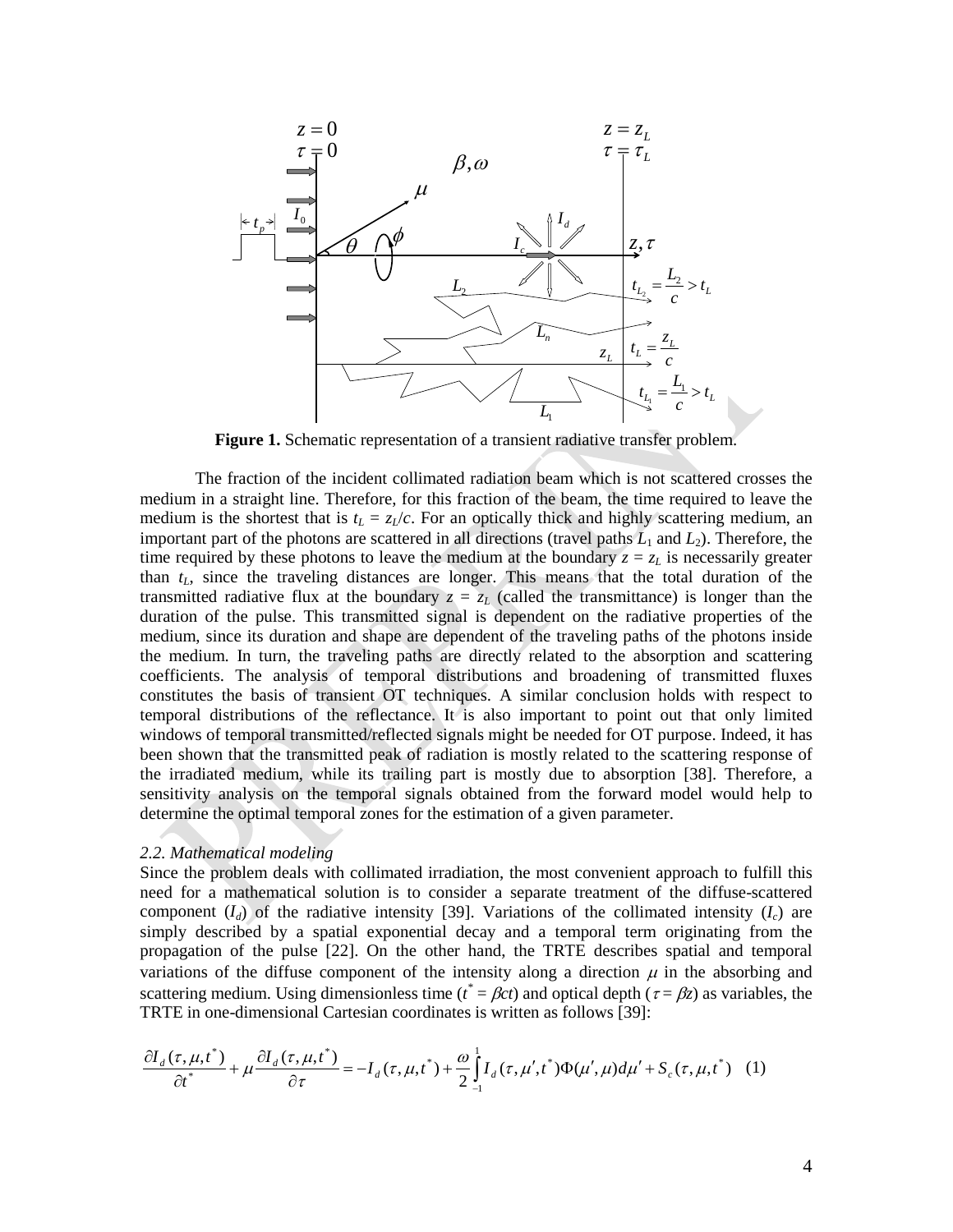where  $\beta$  and  $\omega$  are the attenuation coefficient (out-scattering and absorption) and albedo for single scattering, respectively. The first and second terms on the right-hand side of equation (1) represent respectively the total attenuation, and the reinforcement due to the scattering of the diffuse part of intensity (i.e., in-scattering). In the particular case of a square pulse of dimensionless duration  $t_p^*$ , the radiation source term  $S_c$ , due to the scattering of the collimated intensity, is given by [22]:

$$
S_c(\tau, \mu, t^*) = \frac{\omega}{4\pi} I_0 \exp(-\tau) [H(t^* - \tau) - H(t^* - t^* - \tau)] \Phi(1, \mu)
$$
\n(2)

where the variable  $\Phi(1,\mu)$  implies that the collimated radiation beam is in normal incidence. Equations (1) and (2) constitute the mathematical model when the problem in solved in the spacetime domain.

Alternatively, when the problem is solved in the space-frequency domain, all temporal variables have to be transformed into frequency-dependent variables by applying a temporal Fourier transform (FT) of the intensity [35]:

$$
I(\tau, \mu, t^*) = \int_{-\infty}^{\infty} \hat{I}(\tau, \mu, \hat{\omega}) \exp(i\hat{\omega}t^*) d\hat{\omega}
$$
 (3)

where  $\hat{\omega}$  is the angular frequency derived from the dimensionless time variable  $t^*$ . Inversely, the frequency-dependent intensity can be written as the FT of the time-dependent intensity. The timedependent Fourier analysis applied to the TRTE (equation (1)) leads to:

$$
\mu \frac{d\hat{I}_d(\tau, \mu, \hat{\omega})}{d\tau} = -(1 + i\hat{\omega})\hat{I}_d(\tau, \mu, \hat{\omega}) + \frac{\omega}{2} \int_{-1}^1 \hat{I}_d(\tau, \mu', \hat{\omega}) \Phi(\mu', \mu) d\mu' + \hat{S}_c(\tau, \mu, \hat{\omega}) . \tag{4}
$$

where the frequency-dependent intensity  $\hat{I}_d(\tau, \mu, \hat{\omega})$  and  $(1 + i\hat{\omega})$  are complex numbers. This equation has the form of a steady-state radiative transfer equation and is called the complex radiative transfer equation (CRTE) [36]. The source term  $\hat{S}_c$  originating from the scattering of the collimated intensity is determined from a particular solution of equation (4) without scattering sources [35]:

$$
\hat{S}_c(\tau,\mu,\hat{\omega}) = \frac{\omega}{4\pi} \hat{I}_0(\hat{\omega}) \exp[-\tau(1+i\hat{\omega})] \Phi(1,\mu).
$$
\n(5)

Equations (4) and (5) constitute the mathematical model when the problem is solved in the frequency-domain. The variable  $\hat{I}_0(\hat{\omega})$  in equation (5) is obtained from the temporal Fourier analysis of the incident pulse; this is schematically depicted in figure 2.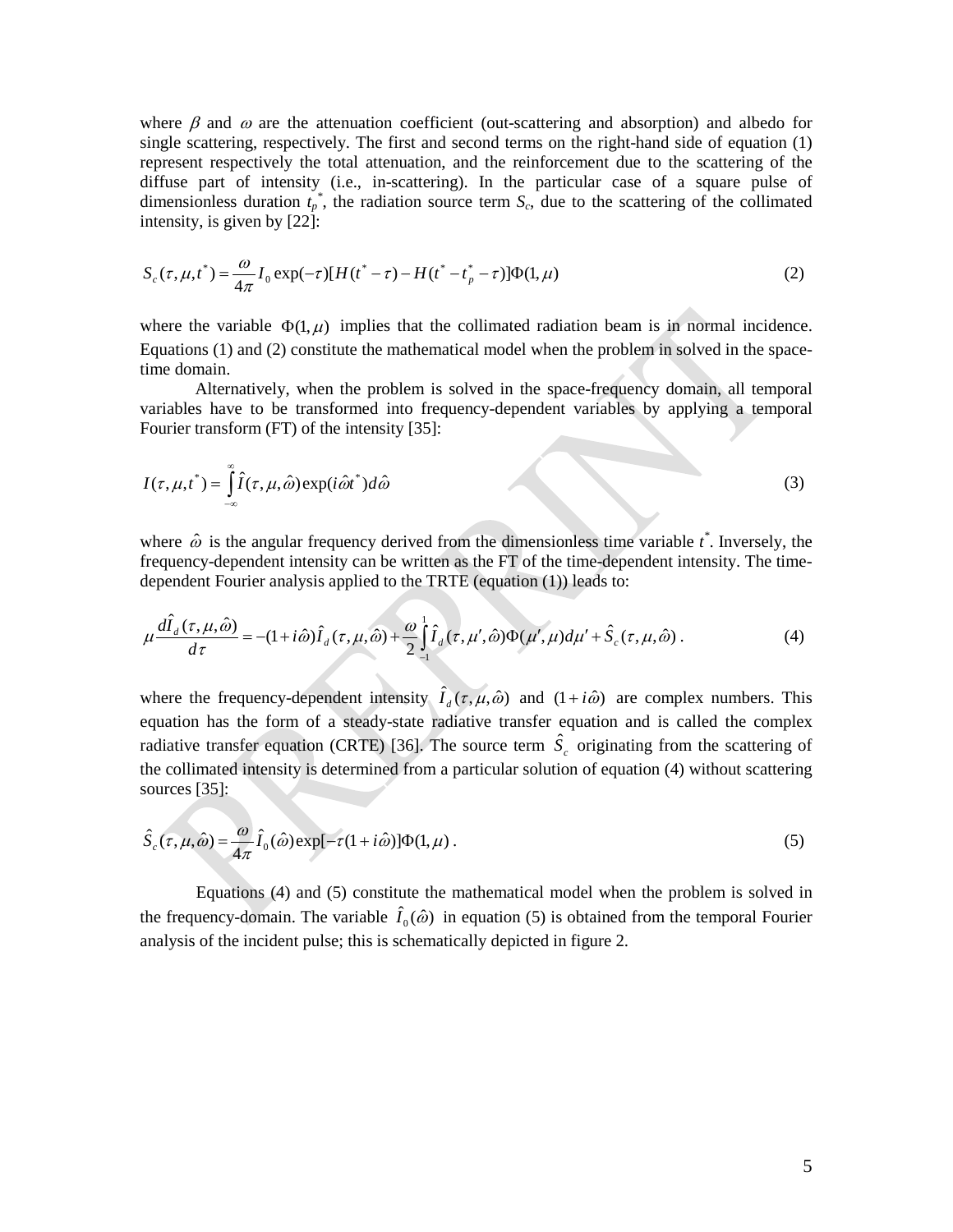

**Figure 2.** Shift from the space-time to the space-frequency domain.

From the above statement and figure 2, it is concluded that the solution of a transient radiative transfer problem can be obtained by solving the CRTE for each angular frequency contained in the temporal Fourier decomposition of the pulse.

#### **3. Numerical solution**

For both time and frequency-based approaches, a discrete ordinates – finite volume (DO-FV) method is adopted. The DO approach is used for the angular discretization, while FV refers to the spatial discretization.

#### *3.1. Time-based DO-FV formulation*

The radiation intensity, following the assumptions stated in the previous section, is space, direction, and time-dependent. It is therefore necessary to discretize these three independent variables in order to solve the TRTE numerically.

The spatial domain is discretized in *J* non-overlapping control volumes  $\Delta \tau_i$ . The method implemented here also involves a discretized angular domain into *M* directions of equal angular weight *w<sub>m</sub>* [39]. This uniform angular discretization respects the half-range first moment as well as the full-range zeroth moment to fulfill this need for energy conservation [40]. Finally, the temporal variations of the TRTE are approximated by defining *N* finite time steps  $\Delta t_n^*$ . Then, integrating the TRTE over a control space  $\Delta \tau_j w_m \Delta t_n^*$  with a temporal implicit scheme yields:

$$
I_j^{m,n} = \frac{\frac{1}{\Delta t_n^*} I_j^{m,n-1} - \frac{\mu_m}{\Delta \tau_j} (I_{j+1/2}^{m,n} - I_{j-1/2}^{m,n}) + \frac{\omega_j}{2} \sum_{m'=1}^M w_{m'} I_j^{m',n} \Phi_j^{m'm} + S_{c_j}^{m,n}}{\frac{1}{\Delta t_n^*} + 1}
$$
(6)

In the above,  $I^{m,n}_{j}$  is the intensity at node *j*, in direction *m*, and at time step *n*, while  $I^{m,n}_{j \pm 1/2}$ are the intensities at the boundaries of the control volume. The subscript *d*, referring to the diffuse component of the intensity, is omitted for clarity.

To solve equation (6), one needs to relate the value of the intensity at a node  $(..., j - 1, j, j)$  $+ 1,...$ ) – for a specific direction and time step – to the value of the intensity at control volume faces  $(j \pm \frac{1}{2})$ . When an appropriate spatial interpolation scheme is selected, equation (6) is then solved for each node *j*, in each direction *m*, and for each time step *n* of the spatial, angular, and temporal discretizations, respectively. An iterative scheme, based upon the convergence of the source term due to the scattering of the diffuse part of intensity, is used.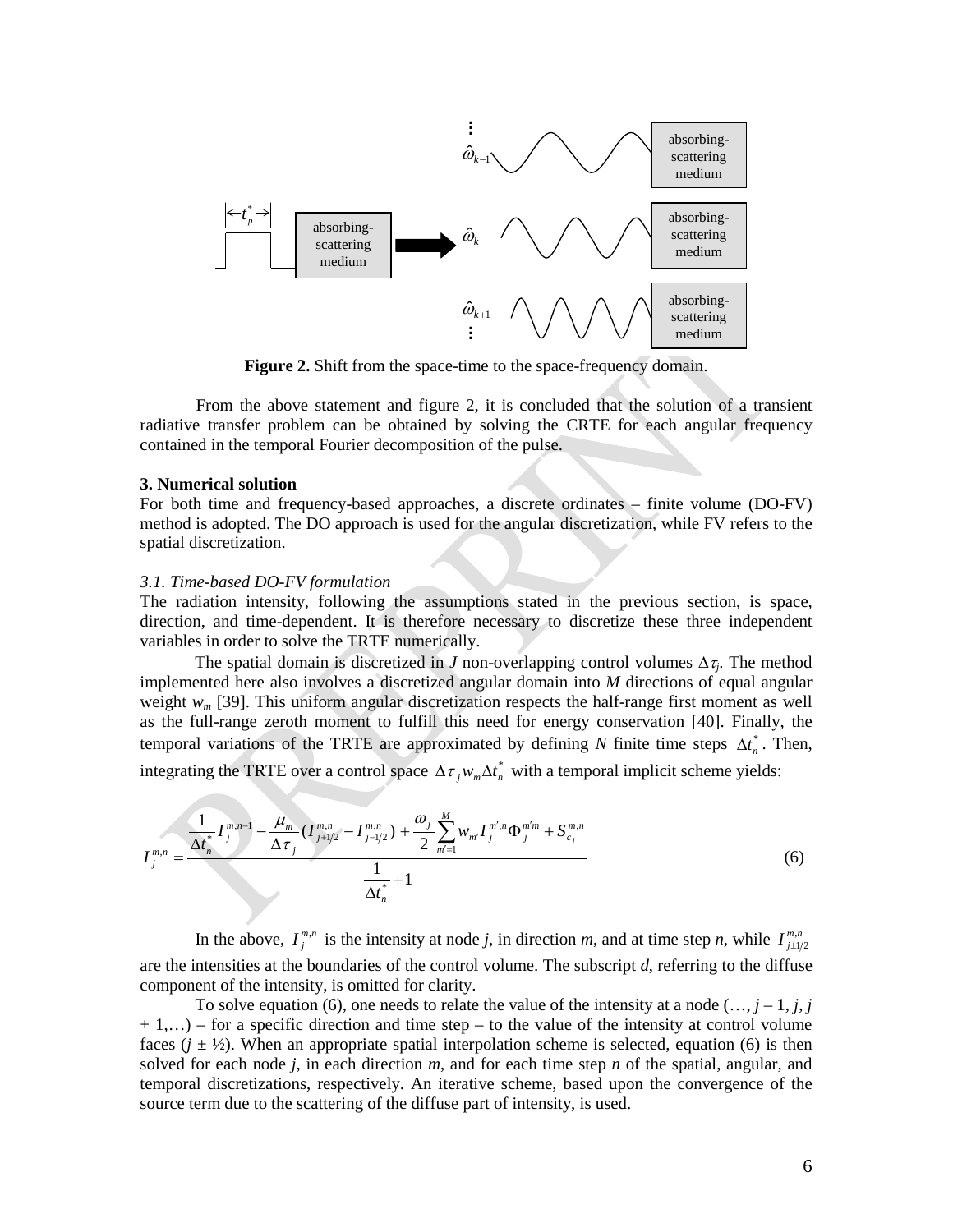In steady-state radiative heat transfer problems, first order interpolation methods, such as the upwind scheme, are usually sufficient. In transient radiative transfer, the situation is different since the problem involves the propagation of a sharp front (i.e., the pulse). The moving pulsed collimated radiation beam in an absorbing and scattering medium is schematically depicted in figure 3. This figure can be seen as a snapshot of the wave front of the pulse at a particular instant \*  $t_n^*$ .



**Figure 3.** Schematic representation of a pulsed collimated radiation beam propagating in a participating medium.

As described in figure 3 at instant  $t_n^*$ , the front of the pulse is located at position  $\tau_j$  (node *j*). Consequently, from a theoretical point of view, intensities located within the range of the front of the pulse ( $\tau \leq \tau_i$ ) are necessarily greater than zero, while intensities located beyond this front  $(\tau > \tau_i)$  are equal to zero. However, from a numerical point of view, intensities at nodes  $j + 1$ ,  $j +$ 2, …, *J* could be non-zero due to the numerical approximations embedded in any interpolation schemes. This temporal numerical diffusion then lead to radiative fluxes emerging earlier than the minimal time required by the radiation to leave the medium [32]. These early transmitted radiative fluxes can be partially minimized by applying the Courant stability criteria expressed here as:  $\Delta t_n^*$  < min $\{\Delta \tau_j\}$  [32,41]. This condition simply ensures that for a given temporal step, the wave front of the pulse can not propagate within more than one control volume at a time. Here, the Courant number  $C_0$  has been defined as  $\Delta t_n^* / \min{\Delta \tau_j}$ .

However, the application of the Courant stability criteria and a first order interpolation scheme has been found to be insufficient and the second order spatial interpolation Lax-Wendroff (L-W) scheme, originally proposed for Eulerian transport problems in hydrodynamics, is used in this work [41]. This scheme, based on the decomposition of the dependent variable (radiation intensity) into Taylor series expansion truncated after the second order term, implies (for  $\mu > 0$ ) [41]:

$$
I_{j+1/2}^{m,n} = I_j^{m,n} + \frac{1}{2} (1 - \Delta t_n^* / \Delta \tau_j) (I_j^{m,n} - I_{j-1}^{m,n})
$$
\n<sup>(7)</sup>

Equation (7) stipulates that the intensity at the boundary  $j + 1/2$  of the control volume is computed with a linear interpolation (figure 4), where the slopes are represented by  $\Delta_{+}$  (between nodes *j* and  $j +1$ ) and  $\Lambda$  (between nodes  $j - 1$  and  $j$ ).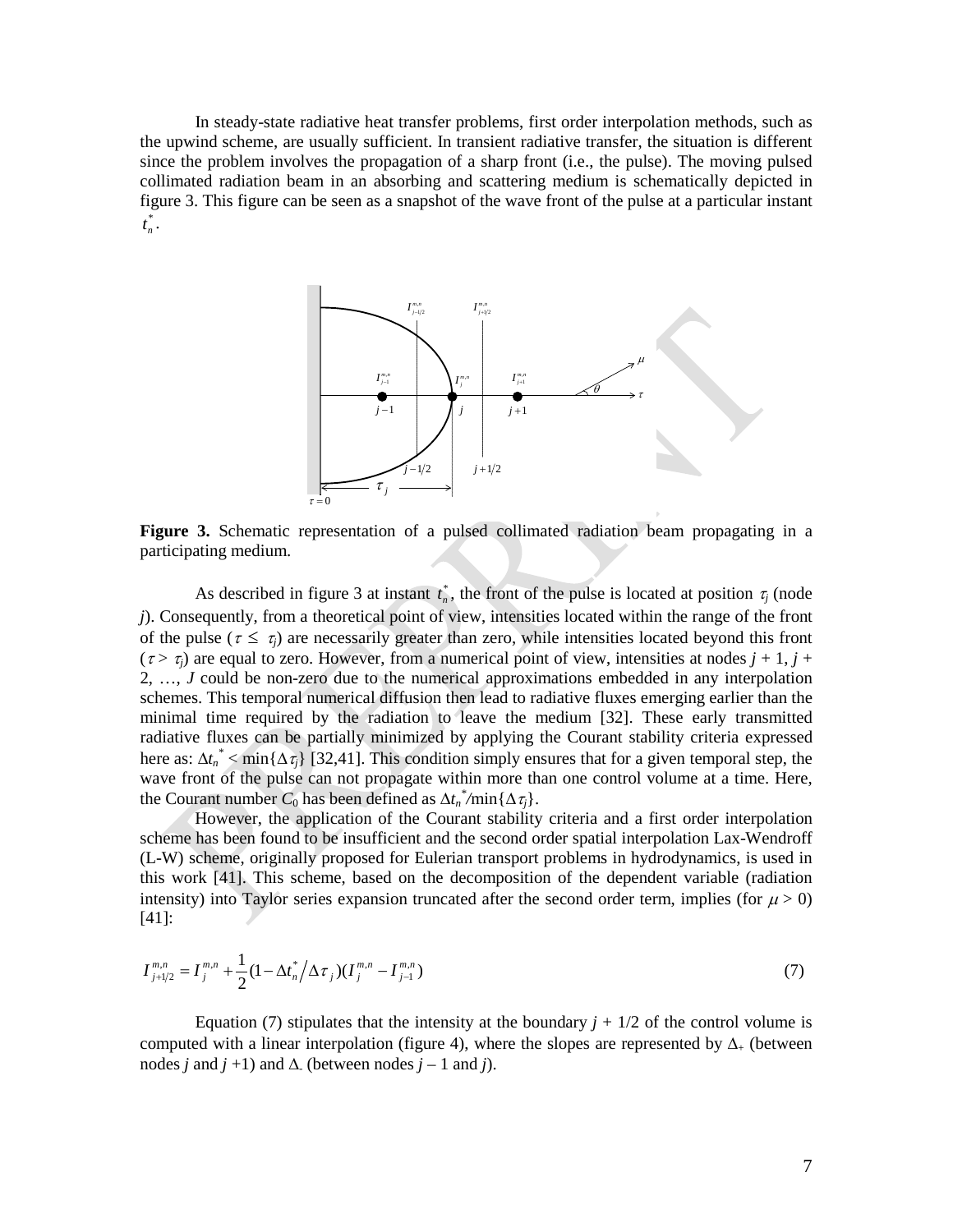

**Figure 4.** Representation of a control volume and its surrounding nodes.

This numerical approach has been found to reduce the temporal numerical diffusion, but introduces, in counterpart, significant oscillations near the discontinuity (i.e., at the front of the pulse) [41]. In that case, a correction factor must be introduced in order to ensure a monotonicity preserving scheme [22,34,42]. Such a monotonicity preserving scheme ensures that when the initial distribution of a moving quantity is monotonic, the resulting distribution is also monotonic. In other words, this condition prevents the creation of false extremas, or a false amplification of existing extremas (i.e., eliminates the oscillations).

The introduction of a flux limiter  $\Psi_i$  in equation (7) enables one to keep the solution monotonic and allows the accuracy of a second order spatial interpolation scheme. The L-W scheme is consequently modified such that (for  $\mu$  > 0) [34,41]:

$$
I_{j+1/2}^{m,n} = I_j^{m,n} + \frac{1}{2} \Psi_j (1 - \Delta t_n^* / \Delta \tau_j) (I_j^{m,n} - I_{j-1}^{m,n})
$$
\n(8)

The value of  $\Psi_i$  must be determined by the spatial distribution of intensity; this is done by the introduction of the variable  $r_i$  [34]:

$$
r_j = \frac{I_{j+1}^{m,n} - I_j^{m,n}}{I_j^{m,n} - I_{j-1}^{m,n}}
$$
(9)

The right-hand side of equation (9) simply represents the ratio of the slopes  $\Delta_+$  and  $\Delta_-$  in the particular case of a regular spatial discretization (see figure 4). In this work, the Van Leer flux limiter is used, and is written as [34,41]:

$$
\Psi_j = \frac{r_j + |r_j|}{1 + |r_j|} \tag{10}
$$

Equation (10) implies that when there is a discontinuity around node *j* (slopes  $\Delta_+$  and  $\Delta_$ of opposite signs),  $r_i$  takes a negative value and the flux limiter  $\Psi_i$  becomes equal to zero. Consequently, equation (8) reduces to the first order upwind scheme. On the other hand (slopes ∆<sup>+</sup> and ∆- of same signs), the interpolation slope at the node *j* is determined by the harmonic mean of the slopes ∆<sup>+</sup> and ∆-. Another flux limiter, called Superbee, is used in this paper, and is defined as [34,41]: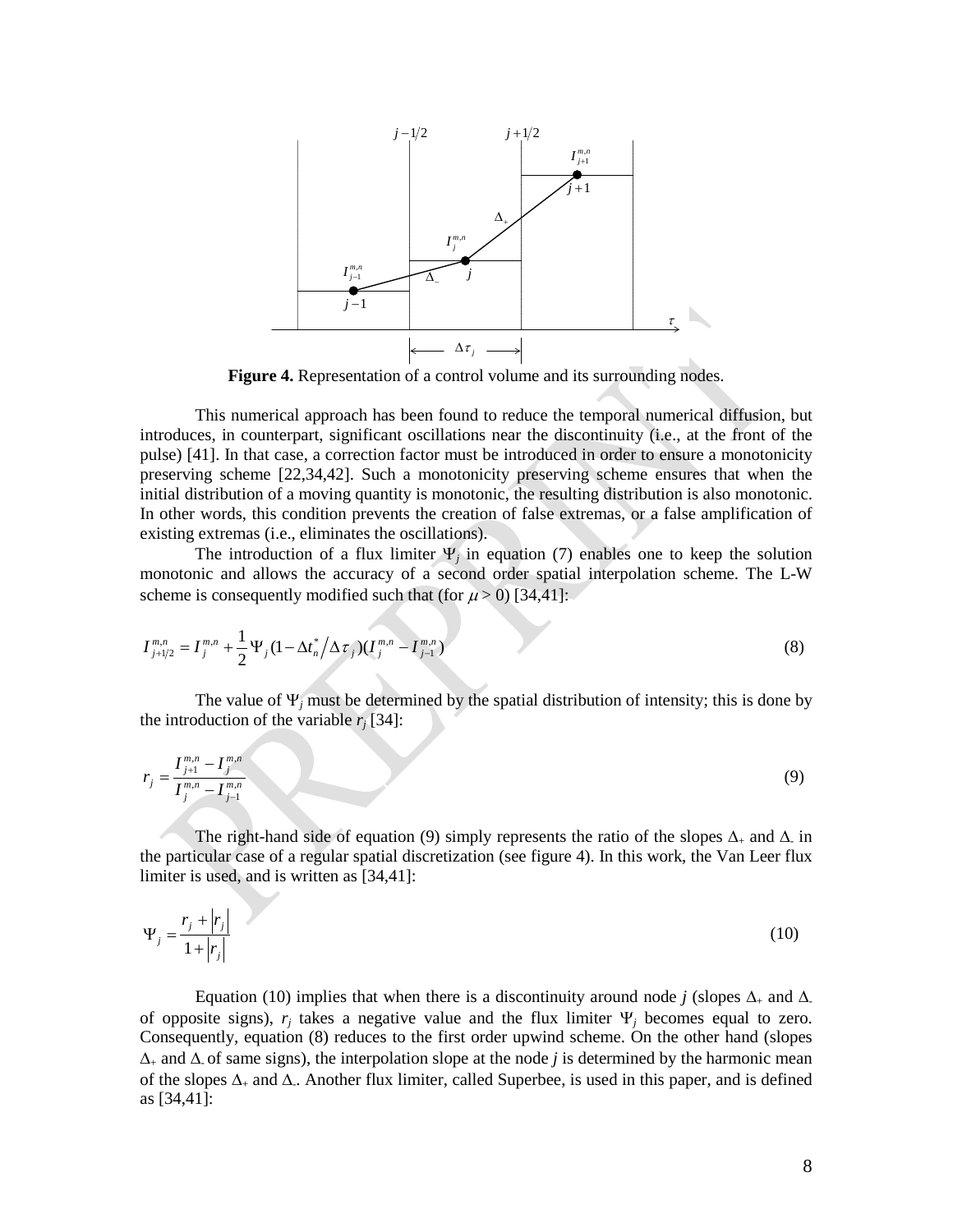$$
\Psi_j = \max[0, \min(1, 2r_j), \min(r_j, 2)].
$$
\n(11)

In this case, the value of  $\Psi_j$  is determined by comparing the slopes  $\Delta_+$  and  $\Delta_-$  around node *j*. As for the Van Leer flux limiter, Ψ*<sup>j</sup>* equals zero when the slopes ∆<sup>+</sup> and ∆- are of opposite signs. It is important to note that numerical details regarding flux limiters are beyond the scope of this paper, and are available elsewhere [41].

#### *3.2. Frequency-based DO-FV formulation*

The same type of numerical approach is used to solve the CRTE. For a given angular frequency  $\hat{\omega}$ , a steady-state radiation transport problem is solved by calculating the frequency-dependent intensities on the *J* nodes and *M* directions of the spatial and directional discretizations, respectively. Then, integrating the CRTE over a control space  $\Delta \tau_i w_m$  yields:

$$
\hat{I}_{j}^{m,k} = \frac{\frac{-\mu_{m}}{\Delta \tau_{j}} \left(\hat{I}_{j+l/2}^{m,k} - \hat{I}_{j-l/2}^{m,k}\right) + \frac{\omega_{j}}{2} \sum_{m'=1}^{M} w_{m'} \hat{I}_{j}^{m',k} \Phi_{j}^{m'm} + \hat{S}_{c_{j}}^{m,k}}{1 + i \hat{\omega}_{k}}.
$$
\n(12)

In the above,  $\hat{I}^{m,k}_{j}$  is the frequency-dependent intensity at node *j*, in direction *m*, and at frequency *k*, corresponding to the discrete pulsation  $\hat{\omega}_k$  for which the CRTE is solved. The subscript *d*, referring to the diffuse component of intensity, is omitted for more clarity. The spatial and directional solutions of the CRTE are exactly the same than for the TRTE. For the frequencydependent approach, a first order upwind scheme is sufficient for proper interpolation, since the CRTE is a steady-state equation; the numerical implementation is thus greatly simplified.

In order to determine the frequencies for which the CRTE is solved, a temporal FT is applied on the incident square pulse:

$$
I_0^k = I_0 \left( \frac{\sin \hat{\omega}_k t_p^*}{\hat{\omega}_k} - i \frac{1 - \cos \hat{\omega}_k t_p^*}{\hat{\omega}_k} \right).
$$
 (13)

The *K* relevant angular frequencies are selected by calculating equation (13) for a series of discrete pulsations  $\hat{\omega}_k$ . A graphical representation of the real and imaginary parts of  $I_0^k$ , as a function of  $\hat{\omega}_k$ , allows one to find the threshold angular frequencies,  $\hat{\omega}_{-K/2}$  and  $\hat{\omega}_{K/2}$ , for which the CRTE has to be solved (i.e., frequencies below and above which the real and imaginary parts of  $I_0^k$  vanish). The angular frequency discretization  $\Delta \hat{\omega}_k$  is determined, as for the spatial discretization, by performing a numerical sensitivity analysis [36].

Finally, the time-dependent intensities have to be recovered from the frequencydependent intensities. This is done by applying an inverse Fourier transform (IFT) on the frequency-dependent intensities:

$$
I_j^{m,n} = \text{Re}\left\{2\sum_{k=0}^{K/2} \frac{1}{K} \exp(i\hat{\omega}_k t_n^*) \hat{I}_j^{m,k}\right\}.
$$
 (14)

Equation (14) implies that the frequency-dependent intensities can be calculated and summed only for the *K*/2 relevant angular frequencies (symmetry of the summation) in order to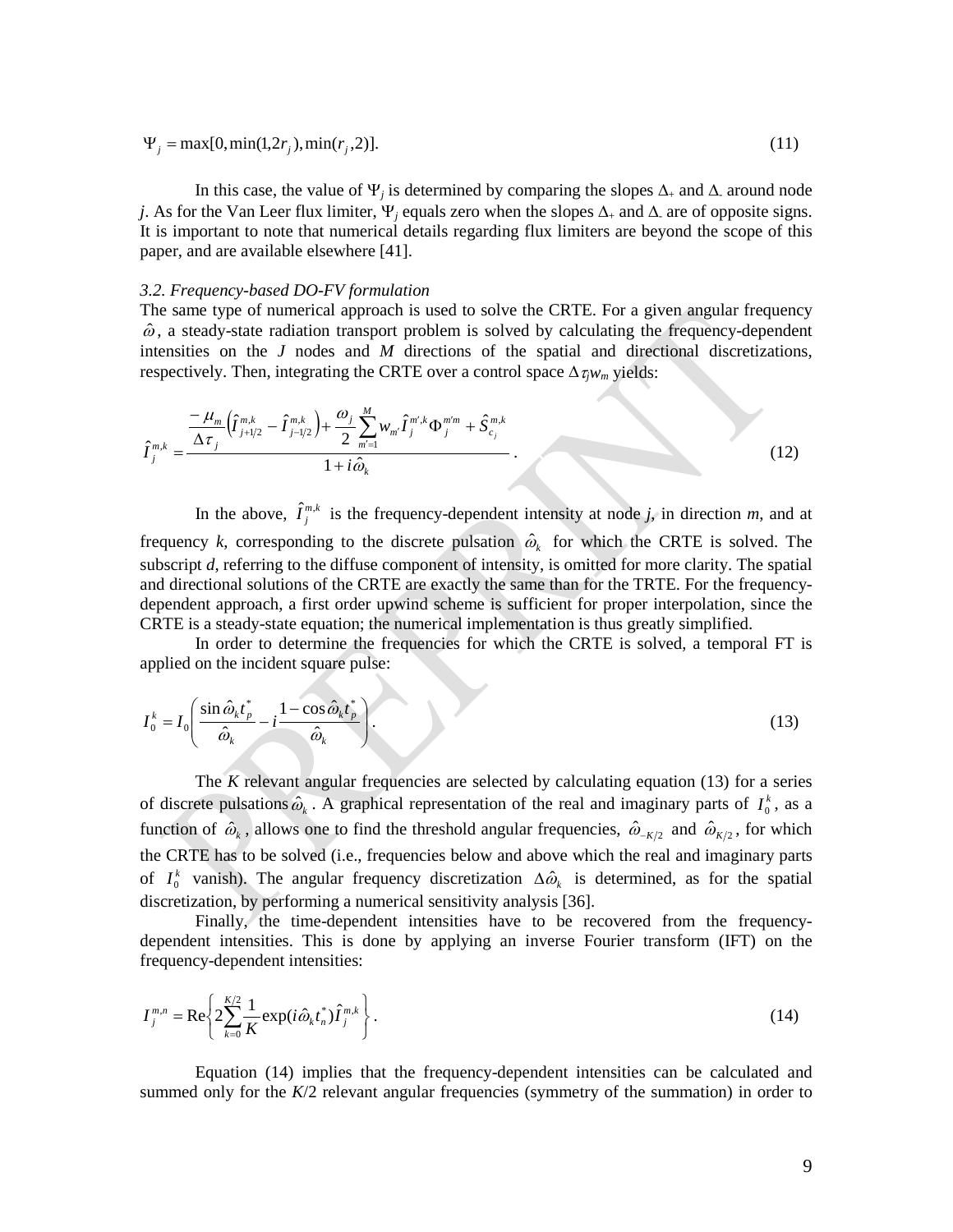determine the time-dependent intensity at a given instant *tn \** . Unlike the space-time approach, the determination of the intensity at instant  $t_n^*$  doesn't require the knowledge of intensities at 0,  $t_1^*$ ,

 $t_2^*, \ldots, t_{n-1}^*$ .

The principal steps to solve the transient radiative transfer problem in the spacefrequency domain are summarized hereafter: (1) the temporal FT of the pulse is calculated; (2) the relevant frequencies are determined; (3) a CRTE is solved for each selected angular frequency; (4) an IFT is applied in order to derive time-dependent intensities.

### **4. Results and discussion**

Two transient radiative transfer problems are solved in this section; in both cases, the absorbing and scattering medium is illuminated by a square pulsed collimated radiation beam of unit intensity ( $I_0 = 1$ ) and unit dimensionless duration ( $t_p^* = 1$ ) on its boundary at  $\tau = 0$  (see figure 1). When the medium is anisotropically scattering, the linear anisotropic phase function is considered  $(\Phi(\mu, \mu') = 1 + a \mu \mu')$  [39].

In post-treatment, the temporal hemispherical transmittance is calculated from the timedependent intensities, and is given by:

$$
T^{n} = \frac{2\pi \sum_{\mu_{m}>0} w_{m}\mu_{m}I_{J}^{m,n} + I_{c_{J}}^{m_{0},n}}{I_{0}}.
$$
\n(15)

The codes have been written in *FORTRAN* and compiled with *Microsoft Developer Studio – Fortran PowerStation 4* on a single processor desktop PC.

#### *4.1. Problem 1: Optically thick and highly scattering medium*

In this first problem, the optical thickness of the medium is  $\tau_L = 10$  while the scattering albedo is  $\omega = 0.998$ , values that are typical for biological tissues. The transmittance is calculated for three types of scattering media: isotropic  $(a = 0)$ , highly forward scattering  $(a = 0.9)$ , and highly backward scattering  $(a = -0.9)$ . For this problem, 100 spatial nodes and 10 directions are sufficient to discretize the spatial and directional domains; no significant improvement of the results has been observed beyond these thresholds. The temporal discretization is determined by analyzing the Courant number; numerical simulations have been performed, and a Courant number of 0.2 has been found to be optimal (results not presented).

Transmittances obtained from the DO-FV and the Van Leer flux limiters are presented in figure 5, and compared with those obtained from a Monte Carlo (MC) formulation [17]. It is important to note that since the optical thickness of the slab is 10, the minimal dimensionless time required by the radiation to leave the medium is also 10.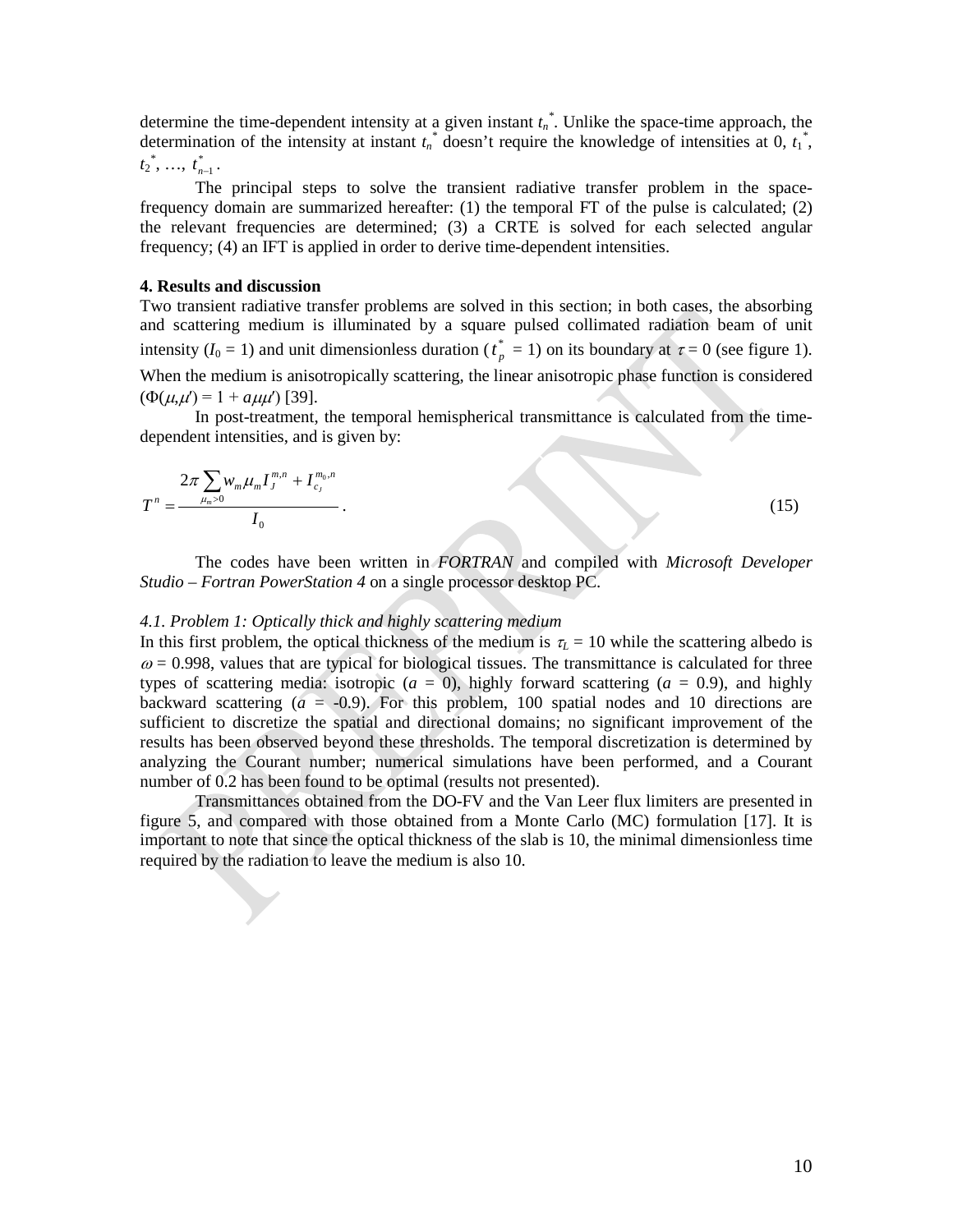

**Figure 5**. Temporal distribution of the hemispherical transmittance; comparison between the Van Leer flux limiter and a Monte Carlo formulation [17].

The sharp diminution of transmittance at  $t^* = 11$ , followed by an increase (more visible for the case  $a = -0.9$ ), is due to fact that the collimated component of intensity has left the medium (square pulse of dimensionless duration  $t_p^* = 1$ ). A highly forward scattering medium (*a*  $= 0.9$ ) leads to a higher maximum of transmittance, since this phase function tends to throw the scattered photons at the boundary  $\tau = \tau_L$ . On the other hand, a highly backward scattering phase function  $(a = -0.9)$  produces longer travel paths of the scattered photons, leading to a weaker maximum of transmittance. For a longer period of time, the transmittance is higher for the backward scattering phase function (from  $t^* \approx 85$ ) due to a more important photons retention.

Figure 5 clearly indicates that for a large time scale (from 0 to 100), results obtained with the Van Leer flux limiter are in good agreement with those obtained with a reference Monte Carlo approach, even at early time periods. The same conclusion is applicable for the Superbee flux limiter (results not shown)

When the problem is solved in the frequency domain, the temporal Fourier transform of the square pulse allows the determination of pulsations for which the CRTE has to be solved (from -16 $\pi$  to 16 $\pi$ , except  $\hat{\omega}_k = 0$ ). A preliminary parametric analysis permitted the identification of an optimal angular frequency discretization ( $\Delta \hat{\omega}_k = 3 \times 10^{-4} \pi$ ). Transmittances obtained by solving the CRTE and a first order upwind scheme are reported in figure 6.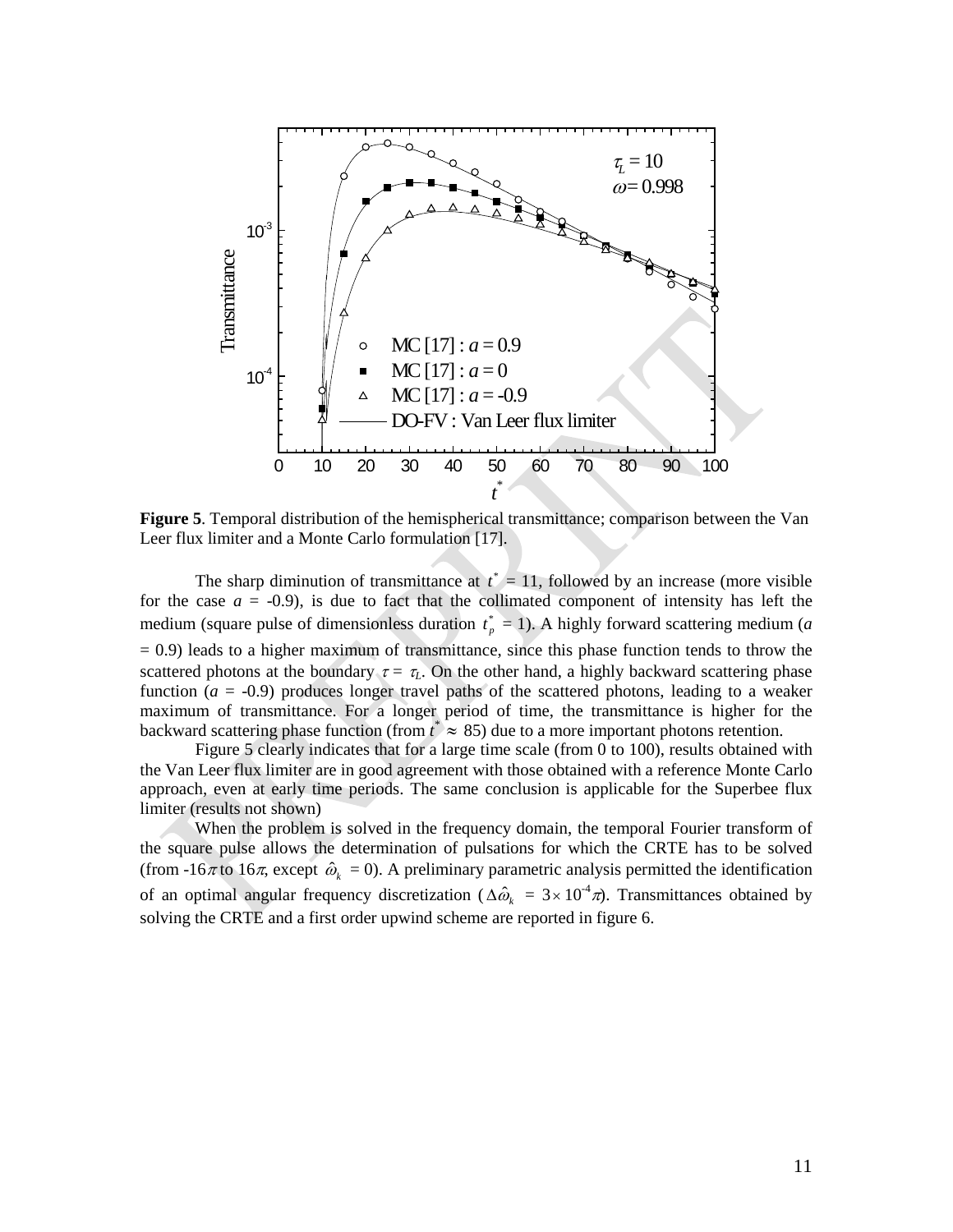

**Figure 6.** Temporal distribution of the hemispherical transmittance; comparison between the frequency-domain approach and a Monte Carlo formulation [17].

Similar than for the space-time approach, figure 6 indicates that for a large time scale (from 0 to 100), results are in good agreement with those obtained from a MC formulation [17].

In order to analyze more precisely the relative accuracy of the different approaches, the transmittances obtained from the frequency-domain method are compared at early time periods, in figure 7, with those obtained with a first order exponential scheme [32], the Van Leer flux limiter and the Superbee flux limiter. Only results for  $a = 0.9$  are shown, since early transmitted radiation becomes more important within a highly forward scattering medium.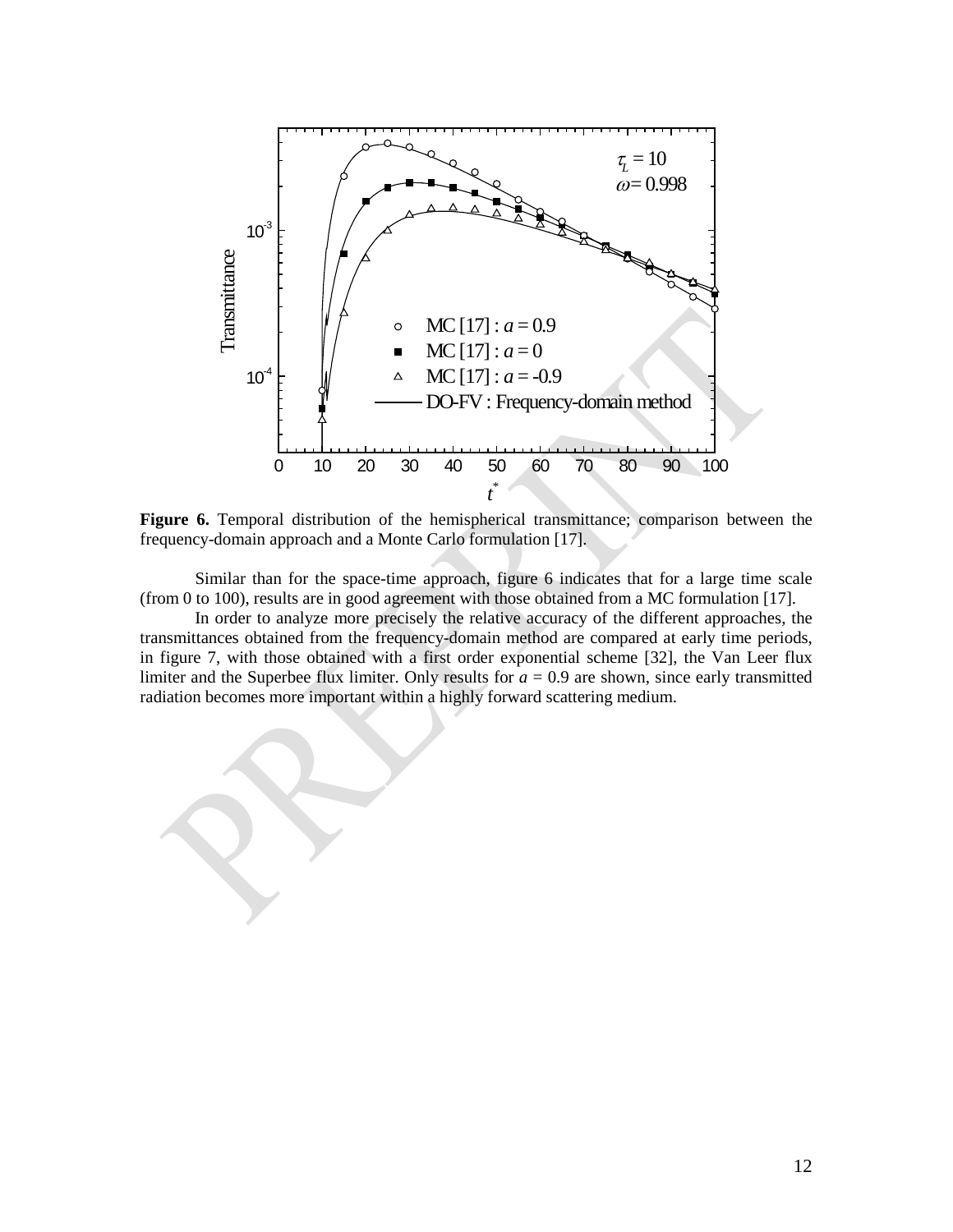

**Figure 7.** Temporal distribution of hemispherical transmittance; comparison between the Van Leer flux limiter, the Superbee flux limiter, the exponential interpolation scheme [32], and the frequency-domain method at early time periods.

Figure 7 shows that the radiative flux leaving the medium before the minimal physical dimensionless travel time  $t_L^* = 10$  is considerably decreased with the flux limiters. Generally, for all simulations carried out, the Superbee flux limiter lead to more accurate results than the Van Leer. Despite this fact, early transmitted radiation can not be completely avoided. On the other hand, no energy is transmitted before  $t_L^* = 10$  with the frequency-dependent method, since there is no interdependence between the spatial and temporal discretizations.

It can be concluded that, from a strict point of view of accuracy, the frequency-dependent method is superior than solving directly the TRTE in the space-time domain, since the transmittance begins exactly at the dimensionless time  $t^* = 10$ . Even after this instant, the approaches give different results, and converged to the same values approximately between *t \** = 10 and  $t^* \approx 12$ . However, the temporal resolution of the available MC results [17] is insufficient to conclude about this divergence.

The CPU times associated with the different methods are presented in table 1, and have been compiled for the case of an isotropic scattering medium  $(a = 0)$ .

| Method                                         | $CPU$ time $[s]$ | Relative CPU time (Superbee)<br>flux limiter) $\lceil - \rceil$ |
|------------------------------------------------|------------------|-----------------------------------------------------------------|
| Time-domain approach,<br>exponential scheme    | 156              | 0.60                                                            |
| Time-domain approach, Van<br>Leer flux limiter | 238              | 0.91                                                            |
| Time-domain approach,<br>Superbee flux limiter | 262              |                                                                 |

**Table 1.** CPU times associated with different time-based approaches and the frequency-based method for problem 1.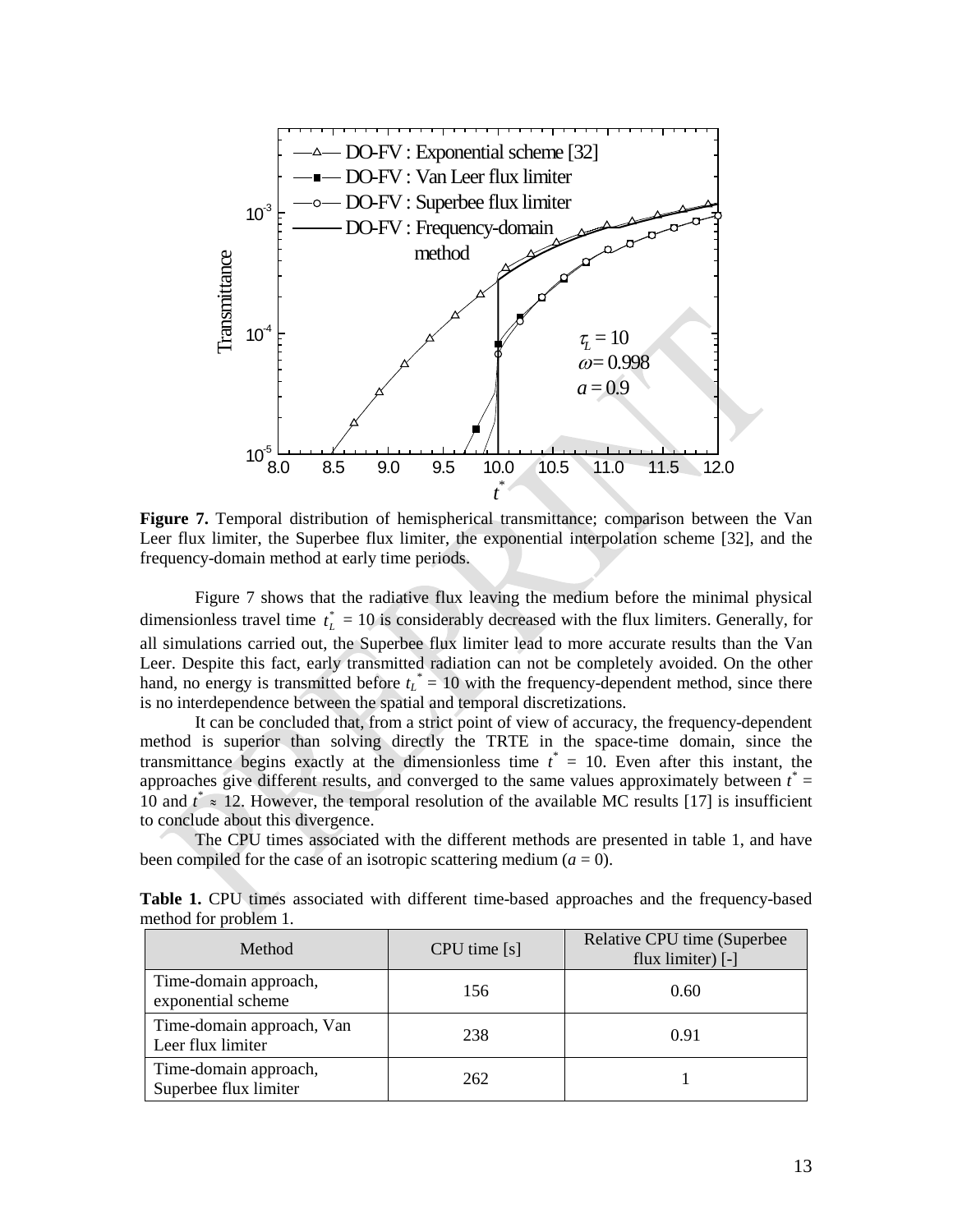| Frequency-domain approach |  |  |
|---------------------------|--|--|
|---------------------------|--|--|

The frequency-dependent approach is time consuming: a large number of frequencies is required to model a square pulse, and the shift from the space-frequency to the space-time domain (IFT) constitutes a supplementary computational step, compared to the direct solution of the TRTE. For this particular problem, the frequency-dependent method requires approximately five times more CPU time than solving the problem in the space-time domain with a Superbee flux limiter.

## *4.2. Problem 2: Medium of unit optical thickness and variable scattering albedo*

In this second problem, the optical thickness of the medium is fixed at  $\tau_L = 1$  while the scattering albedo  $\omega$  is variable (0.25, 0.50, 0.75 and 0.90). In all cases, the medium is isotropically scattering  $(a = 0)$ . This second test problem has been solved with a discrete ordinates approach coupled with the piecewise parabolic advection scheme (DO-PPA) [22], which has been validated with a Monte Carlo formulation [17]. The same spatial, angular, and temporal discretizations used for the first problem are found sufficient.

The transmittances, obtained from the DO-FV method coupled with the Van Leer (not shown) and Superbee flux limiters (figure 8) have been calculated. In this case, the minimal dimensionless time needed by the radiation to leave the slab of unit optical thickness is  $t_L^* = 1$ .



**Figure 8.** Temporal distribution of the hemispherical transmittance; comparison between the Superbee flux limiter and the DO-PPA method [22].

The transmittance is more important as the scattering albedo increases. This can be explained by the fact that a larger proportion of the pulsed collimated radiation beam is scattered in the medium. Moreover, an increase of the scattering albedo leads to a diminution of the mean free path of scattering, and hence to an increase of multiple scattering, longer photons travel paths, and, consequently, a larger transmitted temporal signal. Here again, the decrease of transmittance at  $t^* = 2$  is due to the fact that the collimated component of radiation intensity has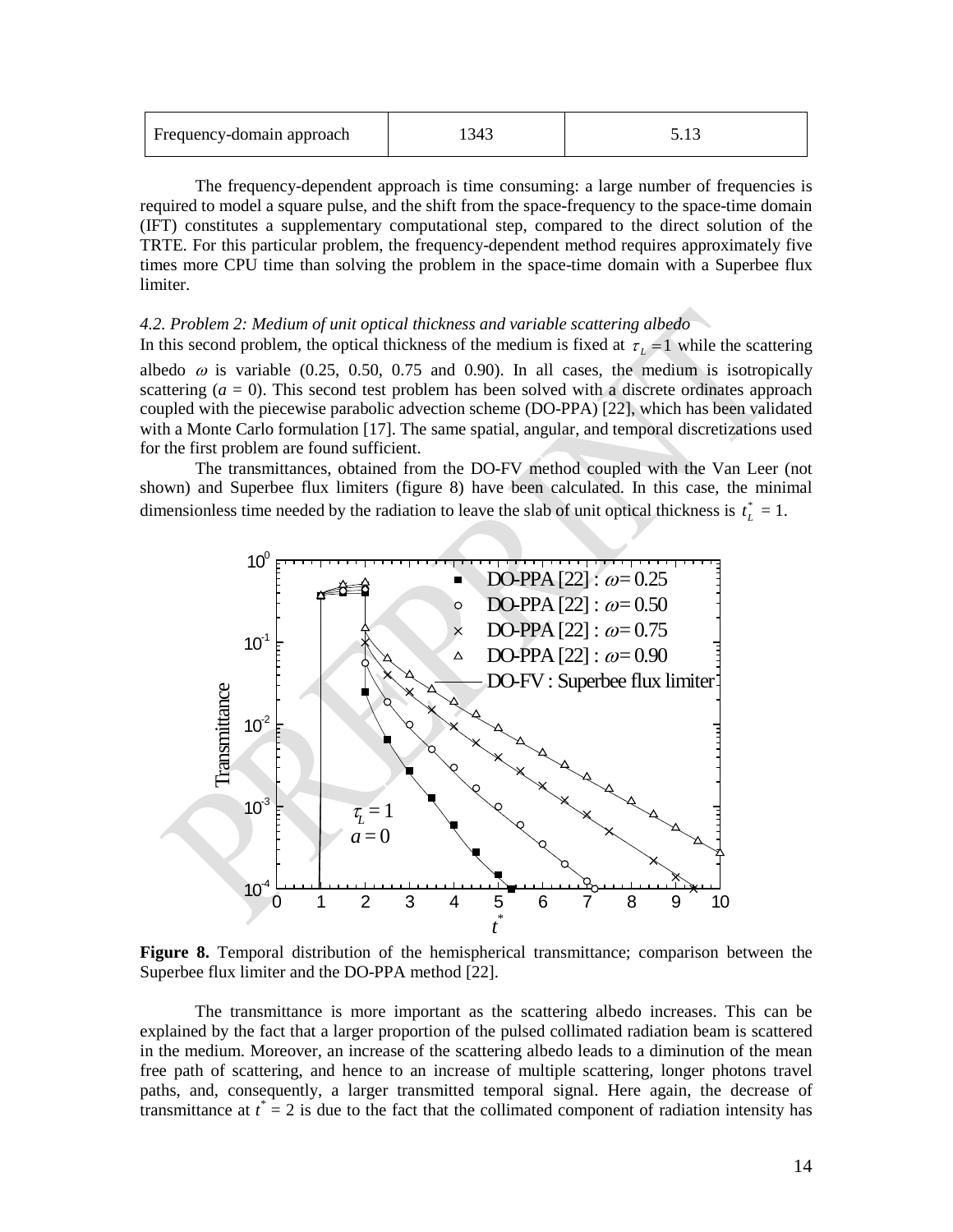left the medium. After  $t^* = 2$ , the transmittance is only due to the diffuse part of radiation intensity.

It can be seen in figure 8 that the temporal distributions of transmittances are, in general, in good agreement with those obtained from the DO-PPA. However, early transmitted radiation can be observed on a temporal scale from 0 to 10; the same conclusions hold for the Van Leer flux limiter.

Transmittances from the frequency-dependent approach are presented in figure 9.



**Figure 9.** Temporal distribution of hemispherical transmittance; comparison between the frequency-domain approach and the DO-PPA method [22].

As for the first problem, results from the space-frequency method are in good agreement with those from the literature [22]. It can also be seen that the physics of the problem is respected, since the transmittance begins exactly at  $t^* = 1$ .

A comparison between the frequency and time-dependent methods (exponential scheme [32], Van Leer flux limiter, and Superbee flux limiter), at early time periods, is shown in figure 10.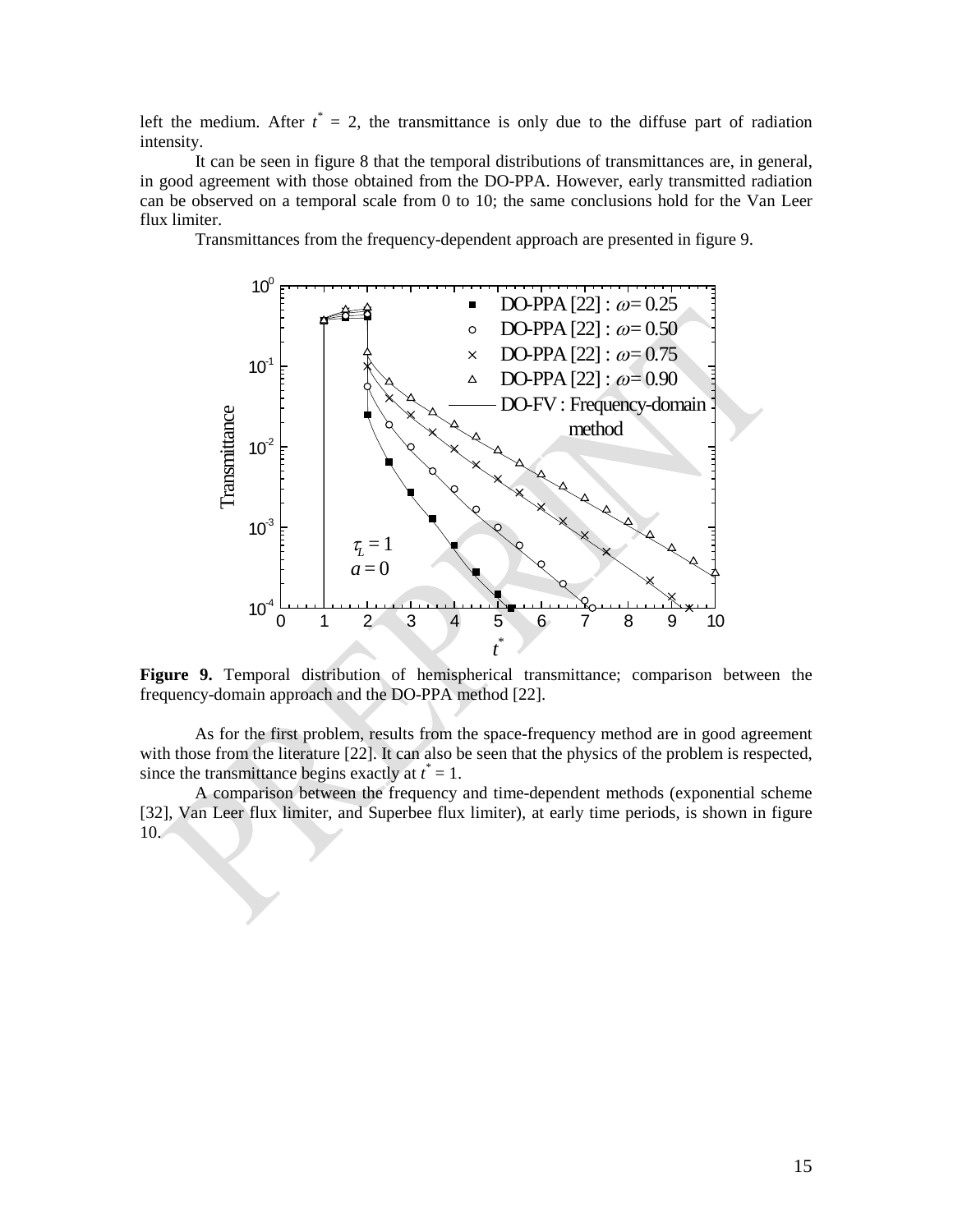

**Figure 10.** Temporal distribution of hemispherical transmittance; comparison between the Van Leer flux limiter, the Superbee flux limiter, the exponential interpolation scheme [32], and the frequency-domain method at early time periods.

Again, early transmitted radiation fluxes are completely avoided with the frequencydomain method. Also, inversely to what has been observed for the first problem (figure 7), figure 10 does not report significant differences between the two approaches after  $t_L^*$ . This can be explain by the fact that, for a medium of unit optical thickness, the ballistic regime (collimated component) is dominant compared to the sinuous propagation regime (diffuse component), in the beginning of the temporal process. Hence, the collimated intensity does not induced early transmitted radiation, since its solution is determined exactly by a spatial exponential decay.

The CPU times associated with the different solution approaches are presented in table 2, when the scattering albedo is 0.9; the conclusions stated for problem 1 are again applicable here.

| <b>Methods</b>                                 | $CPU$ time $[s]$ | Relative CPU time (Superbee<br>flux limiter) $\lceil - \rceil$ |
|------------------------------------------------|------------------|----------------------------------------------------------------|
| Time-domain approach,<br>exponential scheme    | 143              | 0.57                                                           |
| Time-domain approach, Van<br>Leer flux limiter | 225              | 0.89                                                           |
| Time-domain approach,<br>Superbee flux limiter | 252              |                                                                |
| Frequency-domain approach                      | 1303             | 5.17                                                           |

**Table 2.** CPU times associated with different time-based approaches and the frequency-based method for problem 2.

#### **5. Conclusion**

One-dimensional transient radiative transfer problems for absorbing and scattering media have been solved in Cartesian coordinates using a discrete ordinates – finite volume (DO-FV)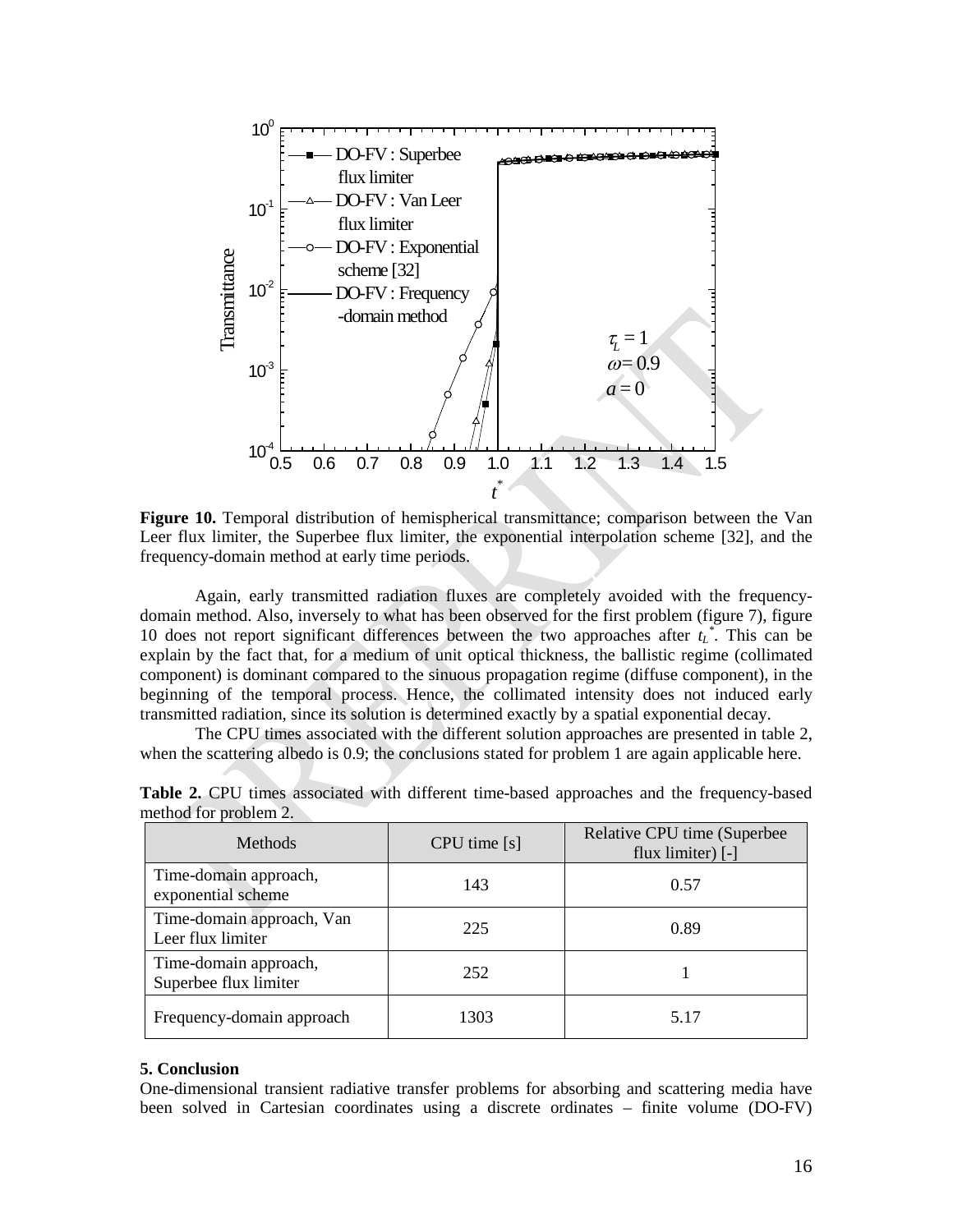approach, in both the time and frequency-domain. The Van Leer and Superbee flux limiters, based on the second order spatial scheme Lax-Wendroff, have been used in order to minimize the transmitted fluxes emerging before the minimal time required by the radiation to leave the medium when the problem is solved in the time-domain. In general, results from the DO-FV coupled with flux limiters are in close agreement with those from the literature. Moreover, a comparison at early time periods with the transmittance obtained from a DO-FV and a first order exponential scheme has shown that the flux limiters can substantially decrease the temporal numerical diffusion. However, there is still a low transmitted flux before the minimal physical time required by the radiation to leave the medium.

It has been also shown that temporal distributions of transmittance obtained from the frequency-domain approach are accurate, without physically unrealistic behavior at early time periods. However, compared to a time-dependent approach, the space-frequency method is time consuming (requires approximately five times more CPU time than solving directly the TRTE with a Superbee flux limiter). A fast Fourier transform (FFT) algorithm was implemented to accelerate the inverse Fourier transform (IFT) step, but the success of this strategy was mitigated: no significant improvement in CPU time was reported (unpublished). The reason is that the IFT itself is not what burdens the algorithms, and the large CPU time are mostly due to the large numbers of angular frequencies needed to correctly represent the square pulse. Therefore, a more physically realistic Gaussian incident pulse must be taken into account, since less angular frequencies will be required to adequately represent this temporal pulse.

The motivations underlying these research works are to provide accurate forward models to be used in inverse procedure for optical tomography (OT) applications. Here, the relative accuracy and efficiency of forward models for transient OT have been investigated. One of the advantage of solving the CRTE, instead of the TRTE, is that it can be applied to all kinds of OT techniques (steady-state, frequency-based, and transient), which makes this forward mathematical model highly versatile. Also, as pointed out in the paper, in transient OT, the entire temporal distribution of transmitted/reflected radiation is generally not needed. When the forward model is based on the TRTE, the intensity at time step *n* requires the solution of the problem at time step *n*  $-1$ ,  $n-2$ , ..., 1. When solving the CRTE, the intensity at instant *n* can be calculated without prior knowledge of the temporal distribution.

The next step of the project is therefore devoted to the implementation of the frequencydomain approach to multidimensional problems. Sensitivity analyses will also be performed to determine optimal temporal windows of intensities where a given parameter (absorption and scattering coefficients) can be estimated accurately.

#### **Acknowledgments**

The authors are grateful to the Natural Sciences and Engineering Research Council of Canada (NSERC) for their financial support.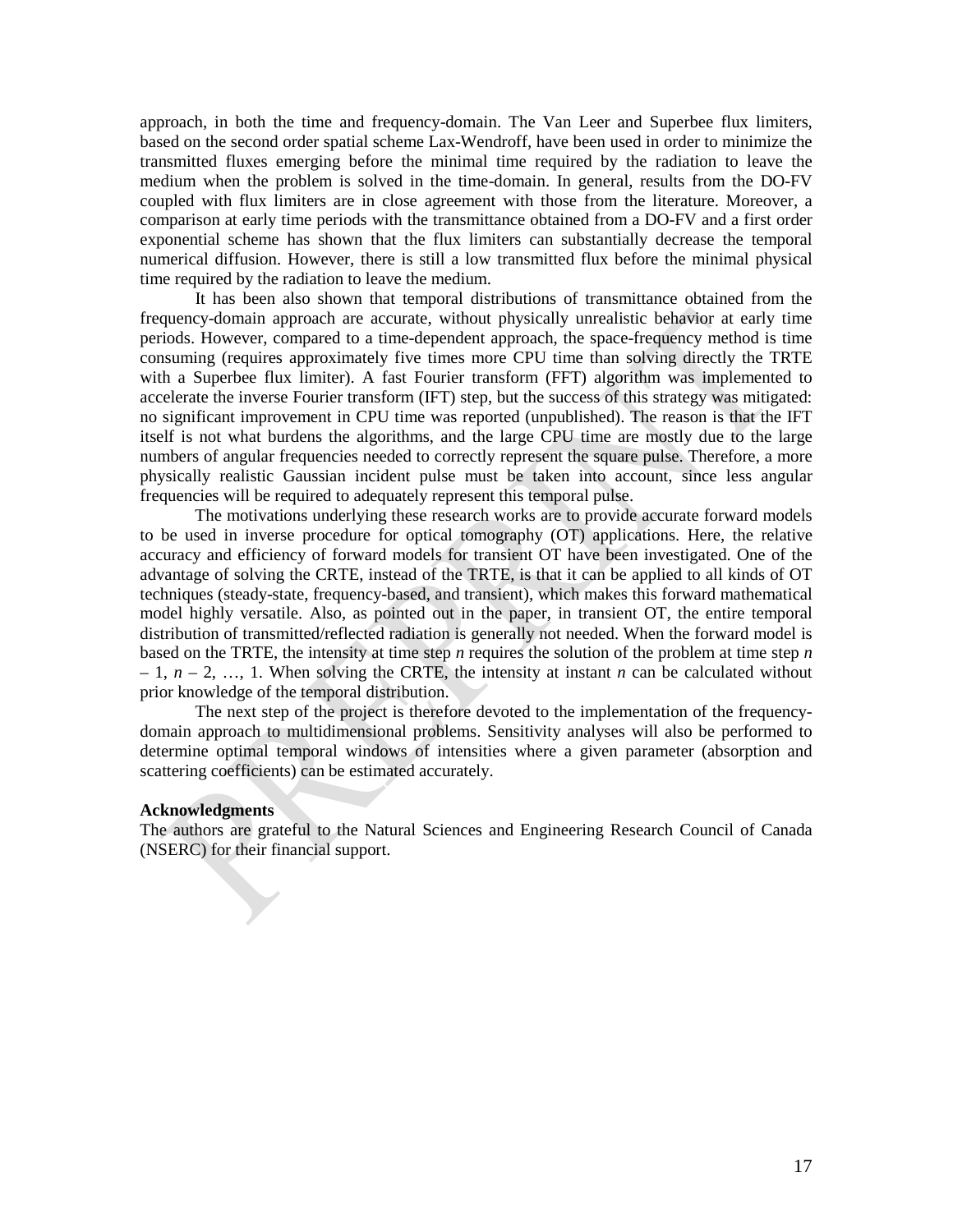#### **References**

- [1] Arridge S R 1999 Optical tomography in medical imaging *Inverse Problems* **15** R41-R93.
- [2] Yodh Y and Chance B 1995 Spectroscopy and imaging with diffusing light *Physics Today* **48**(3) 34- 40.
- [3] Hebden J, Arridge S and Delpy D 1997 Optical imaging in medicine: I. Experimental techniques *Physics in Medicine and Biology* **42** 825-840.
- [4] Hielscher A H 2005 [Optical tomographic imaging of small animals](http://www.optical-tomography.net/paper_COB_Hielscher.pdf) *Current Opinion in Biotechnology* **16**(1) 79-88.
- [5] Scheel A K, Backhaus M, Klose A D, Moa-Anderson B, Netz U, Hermann K G, Beuthan J, Müller G A, Burmester G R and Hielscher A H 2005 [First clinical evaluation of sagittal laser optical](http://www.optical-tomography.net/paper_ARD_Scheel.pdf)  [tomography for detection of synovitis in arthritic finger joints](http://www.optical-tomography.net/paper_ARD_Scheel.pdf) *Annals of the Rheumatic Diseases*  **64** 239-245.
- [6] Hielscher A H, Klose A, Scheel A, Moa-Anderson B, Backhaus M, Netz U, Beuthan J 2004 [Sagittal](http://www.optical-tomography.net/papers/paper_RA_Hielscher.pdf)  [laser optical tomography for imaging of rheumatoid finger joints](http://www.optical-tomography.net/papers/paper_RA_Hielscher.pdf) *Physics in Medicine and Biology* **49**(7) 1147 - 1163.
- [7] Zhu Q, Cronin E B, Currier A A, Vine H S, Huang M, Chen N and Xu C 2005 Benign versus malignant breast masses: optical differentiation with US-guided optical imaging reconstruction *Radiology* **237**(1) 57-66.
- [8] Zhang Q and Jiang H 2006 Three-dimensional diffuse optical imaging of hand joints: system description and phantom studies Optics and Lasers in Engineering **43**(11) 1237-1251.
- [9] Klose A D and Hielscher A H 2002 Optical tomography using the time-independent equation of radiative transfer-Part 2: inverse model *Journal of Quantitative Spectroscopy and Radiative Transfer* **72** 715-732.
- [10] Ren K, Abdoulaev G S, Bal G and Hielscher A H 2004 Algorithm for solving the equation of radiative transfer in the frequency domain *Optics Letters* **29**(6) 578-580.
- [11] Ren K, Bal G and Hielscher A H 2006 Frequency-domain optical tomography based on the equation of radiative transfer *SIAM Journal of Scientific Computing* **28**(4) 1463-1489.
- [12] Boulanger J and Charette A 2005 Numerical developments for short-pulsed near infra-red laser spectroscopy. Part II: inverse treatment *Journal of Quantitative Spectroscopy and Radiative Transfer* **91** 297-318.
- [13] Kim H K and Charette A 2007 A sensitivity function-based conjugate gradient method for optical tomography with the frequency-domain equation of radiative transfer *Journal of Quantitative Spectroscopy and Radiative Transfer* **104**(1) 24-39.
- [14] Kim H K and Charette A 2007 Frequency domain optical tomography using a conjugate gradient method without line search *Journal of Quantitative Spectroscopy and Radiative Transfer* **10**4(2) 248-256.
- [15] Boulanger J and Charette A 2005 Reconstruction optical spectroscopy using transient radiative transfer equation and pulsed laser: a numerical study *Journal of Quantitative Spectroscopy and Radiative Transfer* **93** 325-336.
- [16] Guo Z, Kumar S and San K-C 2000 Multidimensional Monte Carlo simulation of short-pulse transport in scattering media *Journal of Thermophysics and Heat Transfer* **14**(4) 504-511.
- [17] Sawetprawichkul A, Hsu P-F, Mitra K and Sakami M 2000 A Monte Carlo study of transient radiative transfer within the one-dimensional multi-layered slab *Proceedings of the ASME* **366**(1) 145-153.
- [18] Lu X and Hsu P-F 2005 Reverse Monte Carlo simulations of light pulse propagation in nonhomogeneous media *Journal of Quantitative Spectroscopy and Radiative Transfer* **93** 349-367.
- [19] Kumar S and Mitra K 1998 Microscale aspects of thermal radiation transport and laser applications. *Advances in Heat Transfer* **33** 187-294.
- [20] Wu C-Y and Ou N-R. 2002 Differential approximations for transient radiative transfer through a participating medium exposed to collimated irradiation *Journal of Quantitative Spectroscopy and Radiative Transfer* **73** 111-120.
- [21] Guo Z and Kumar S 2001 Radiation element method for transient hyperbolic radiative transfer in plane-parallel inhomogeneous media *Numerical Heat Transfer part B* **39** 371-387.
- [22] Sakami M, Mitra K and Hsu P-F 2000 Transient radiative transfer in anisotropically scattering media using monotonicity-preserving schemes *Proceedings of the ASME* **366**(1) 135-143.